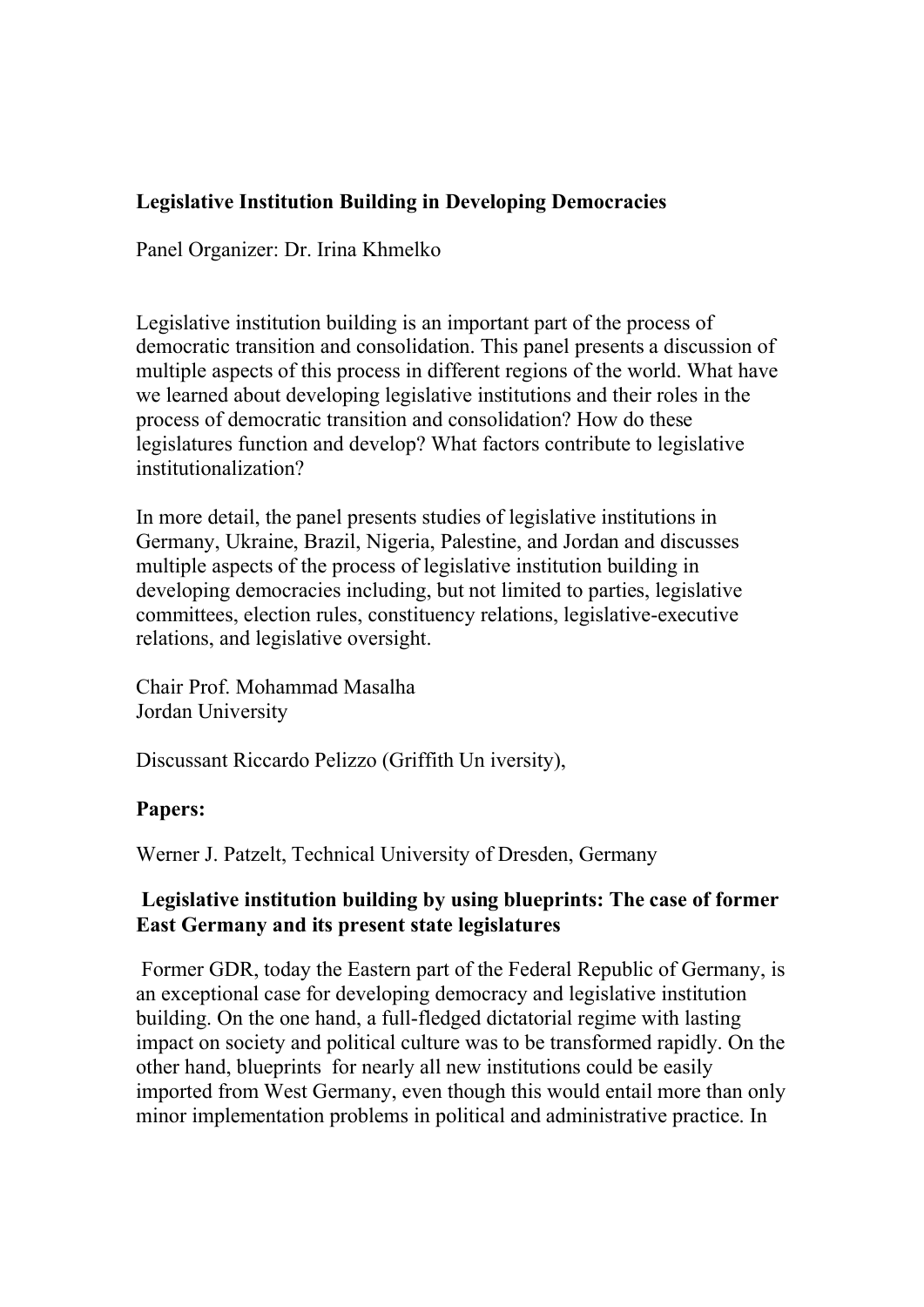particular the process of legislative institution building and institutional development under such circumstances has been studied continuously: from research into the 'institutional socialization' of the first generation of East German state legislators to analyses of the East German state legislatures' policy output. In my paper, the central findings and theoretical insights stemming from such research will be presented.

### **Committees and Parties in the Process of Legislative Institutionalization: The Case of Ukraine.**

**By Dr. Irina S. Khmelko**

### **Georgia Southern University, USA V. Pigenko Interregional Academy of Public Management, Ukraine.**

The Ukrainian legislature is in the process of transforming from an institution of the Soviet type into an institution that is capable of performing its main legislative functions in a new democratic state effectively. Theory points to an unlinked, dual channel design of a legislature as a possible explanation of why legislatures fail to be effective in a new democracy. The practice of legislative institution building in the post-Soviet countries presents multiple examples of legislatures dealing with a challenge of incorporating malty party systems into their institutional design in a way where both parties and committees present two linked channels of legislative process. This paper analyzes factors associated with building a dual channel design legislature. What role do parties and committees play in the Ukrainian legislature and what can explain their specific characteristics? We discuss factors that may account for this development, such as the role of an electoral system, dual executive structure, and the president.

### **AUTHORS: ricardo Jose Pereira Rodrigues and Marcelo Barroso Lacombe, the Office of Legislative Counsel and Policy Guidance at the chamber of Deputies in Brazil**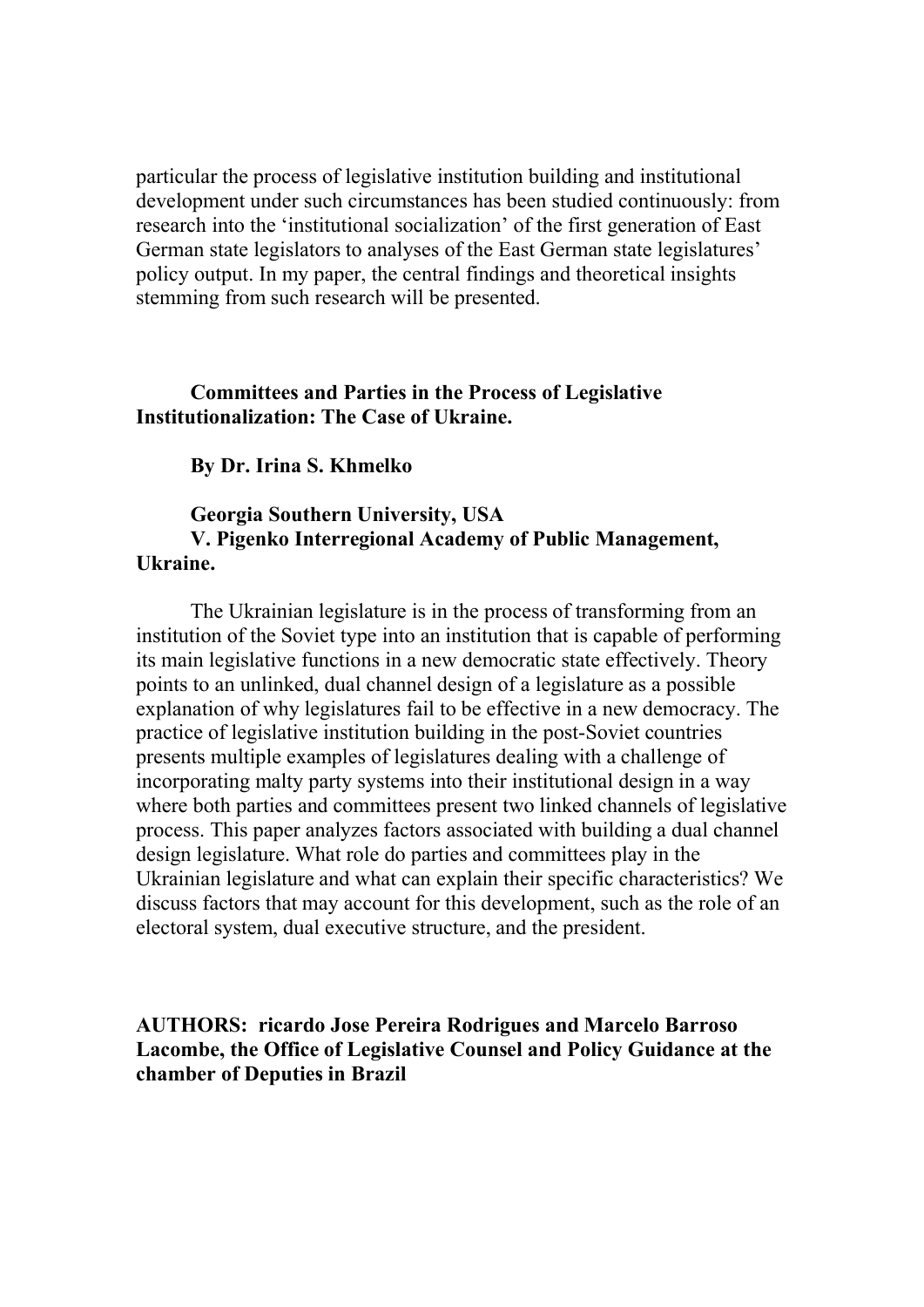# **TENTATIVE TITLE: Growth of a Non-partisan Policy Staff Unit in the Brazilian Chamber of Deputies: a reflection of legislative institution building?**

PAPER OUTLINE:

Legislative strength has been correlated in the literature with the legislative autonomy to set the agenda and the parliament capacity to collect reliable information on proposed policies.

Brazil has a political system where the Executive has strong agenda powers and leaders have enough power to reduce the capacity of legislative committees to collect information and discuss policy. Yet the Brazilian Congress has a sophisticated system of research and policy guidance which has aided parliament members in the legislative process. The Brazilian deputies created a centralized unit of nonpartisan professional support staff, recruited on a merit basis, by means of a national competitive examination. This unit is called the Consultoria Legislativa, and it has experienced significant growth since 1993 both both in numbers of staffers and with respect to demands for services and products from members. The growth of a centralized nonpartisan pool of staffers seems very much at odds with the prescriptions and recommendations put forth by the academic literature on legislative staffing produced to date as it seems to spread legislative information to all members of the chamber. Why has this happened? Which members use the Consultoria and how?

The creation of a non-partisan legislative staff has favored the centralization of the legislative process, the committee chairmen and the chamber board of directors, which, as in the united states, has strong partisan character in brazil. In the is paper we explain how a non partisan organization end by favoring part ad majority goals and the centralization of the legislative process

The analysis finds statistical correlations of relevance to our explanations. We seek to find whether different groups of representatives use the Consultoria in different ways and then infer its impact in legislative process.

# M**echanisms of** O**versight in the Palestinian Legislative Council (the Palestinian Parliament)**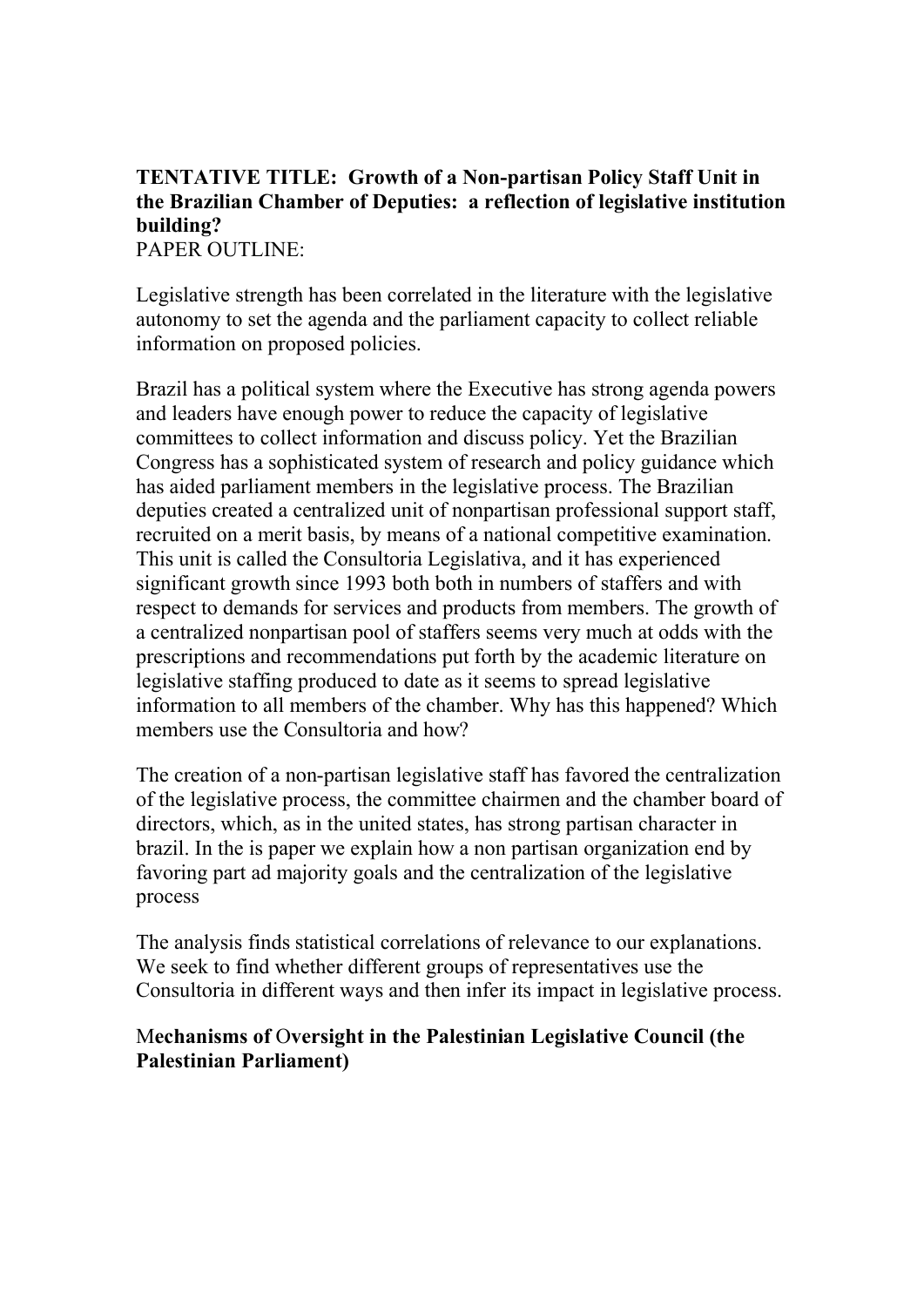### **Chen Friedberg, Ariel Academic Center and the Hebrew University of Jerusalem, Israel**

Many years ago, the English philosopher, John Stuart Mill, determined that the most fitting task of the representative body is to oversee the government, to clarify its activities to the public and to compel the executive to provide full explanations and justification for its deeds, to criticize it and, in extreme cases, to withdraw support (Mill 1958). The prominent parliamentary tool to fulfill the oversight task is committees. Other parliamentary tools are: discussions in plenum; questions and interpellations; motions for the agenda; budgetary monitoring; and ombudsman. All those tools have been formed, among others, to strengthen legislatures and to protect democratic regimes not only in principle, but also in practice, by ensuring the existence of proper governmental and administrational order (Hazan 2001; Lees and Shaw 1979, McGee 2002; Pelizzo, Stapenhurst and Olson 2008; Wiberg 1994 etc.).

This paper aims to investigate the issue of parliamentary oversight by the **Palestinian Legislative Council** (the Palestinian Parliament) from institutional point of view. The fact that the Palestinian Authority has an elected president and a free elected legislative council enables me to refer this political entity as a developing democracy although it is not an independent state (and regardless the reality in which Hamas – a terrorist organization has won the elections in Gaza, and the West Bank is still under the Israeli occupation).

The two main questions I would like to focus on this paper are:

- 1. Did the Palestinian Parliament have developed any oversight tools since its establishment in 1996?
- 2. If so, are these tools (or tool) contributing in any way to the democratization of the legislature or the Palestinian Authority?

The paper will first present a theoretical background regarding the oversight function as well as short historical background of the Palestinian Authority and the Palestinian Legislative Council. Second, it will analyze the data that will be gathered regarding the oversight activity of the legislative council. Finally, if it will be found that the oversight function does exist (in any level) there will be an effort to estimate its efficiency and whether its existence enhancing the level of democracy of the Palestinian Authority.